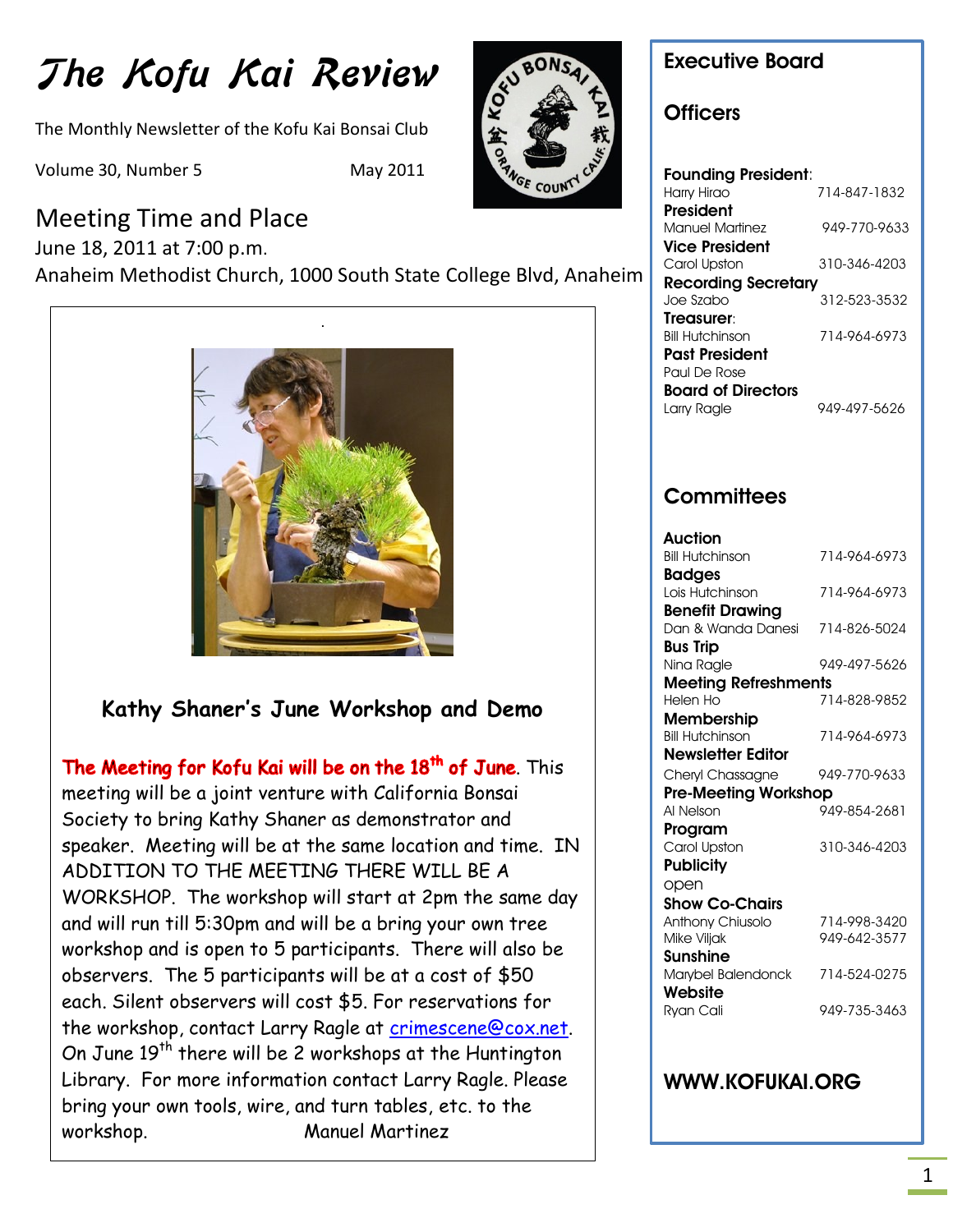

# *Kofu Kai needs you and your trees.*

*Display or docent at the Orange County Fair exhibit*

*July 15th to August 14th.*

*Contact Anthony Chiusolo 714-998-3720 or Michael Viljak 949-642-3577*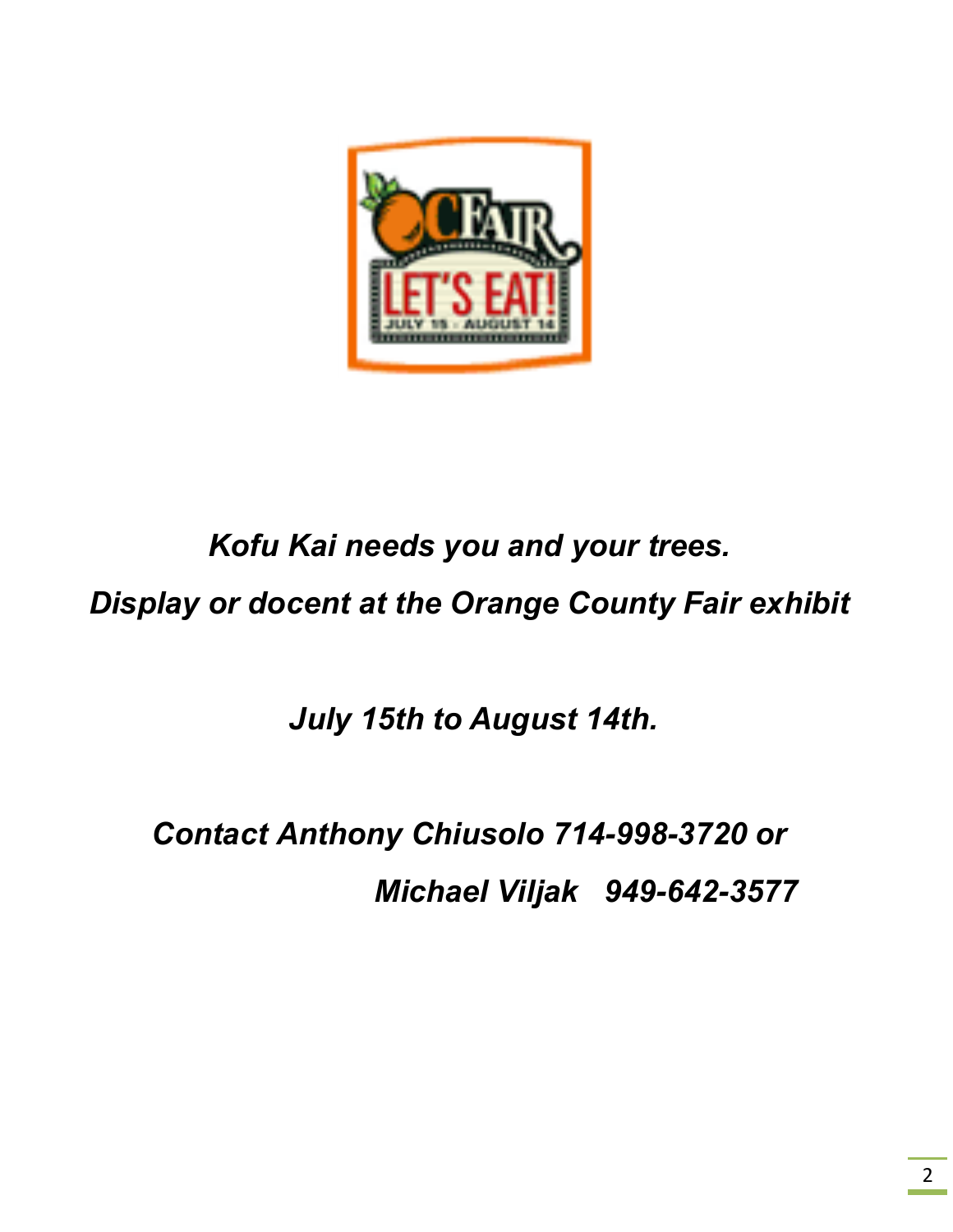# **June's Demonstration**



#### **Mel Ikeda Thinks " In The Box "**

At our May Kofu meeting we enjoyed a classic raft demonstration by one of the original members of Kofu Kai, Mel Ikeda. In fact, Mel remembered that the raft demo for which he is so well known was first done at a Kofu meeting many years ago when we were a small club meeting at a bank.

He said that the reason he developed the raft-in-a-box technique was to enable people to create something interesting and beautiful using material that anyone could easily obtain.

For our demo Mel used a procumbens nana which was fairly lanky and overgrown, giving many possible choices for trunk placement. He had pre-wired the many trunks. After sawing off part of the root ball, Mel lay the future raft down on the board he had prepared and - instant landscape. He continued to tie down the raft and position the trees and gave a preview of its future appearance by dressing it up with stones and sand. It was very beautiful and many of us were wishing to win it, I'm sure. The lucky winner was Tom Culton who was very pleased indeed.

Thanks, Mel!

Carol Upston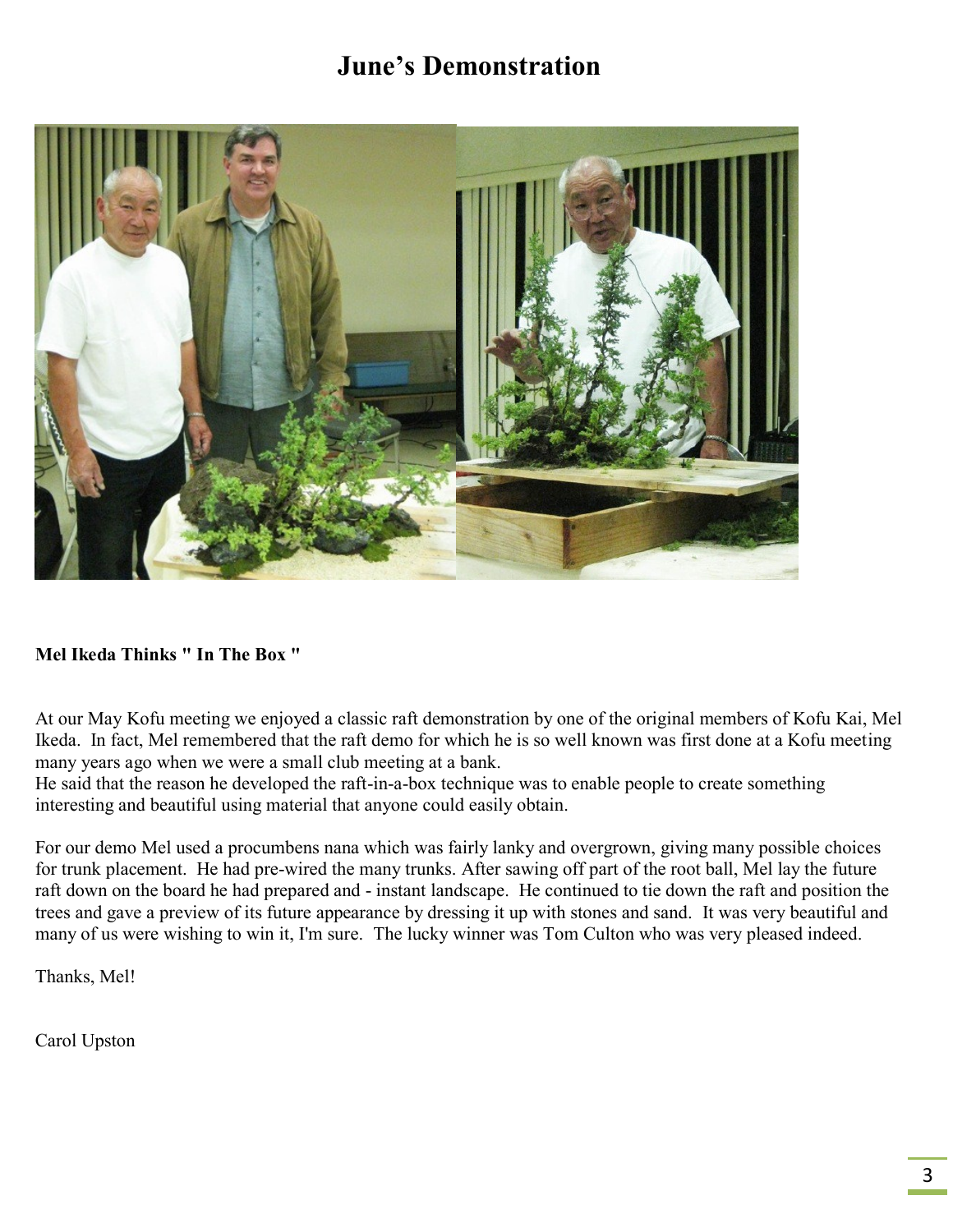#### **K O F U B ON S AI K A I – B ON S AI I D EA S**

#### *THE ""GROWING-EST" TIME*

#### **BY MARTY MANN**

#### **JUNE 2011 (#74)**

The end of May and early June is a good time to remove large leaves from the maturing spring foliage. This routine, just short of actual leaf pruning encourages smaller leaves to remain in scale with the tree. Do not do leaf pruning on an annual basis. Trim selectively, in stages, when new growth has hardened. Later in June is timely to work on leaf size reduction.

Feed the tree well for at least two weeks late in May before cutting Maple, Elm, Liquid Amber and Gingko. Use a low nitrogen formula to restrain spurts of new growth. Don't water as much during this regrowth period. Don't prune flowering trees until after flowering in order to allow new flower buds to form in the warm summer months, before fall and winter. This is the time for propagation by cuttings, planting seeds, and air-layering. Softwood cuttings are best taken from newly hardened wood. Try a group of cuttings with various diameters taken from a single variety of a tree to plant as a forest. Plan ahead and treat this group as a unit when it has rooted and begun to grow.

Harsh summer sun is coming. Guard against sun-burn. Protect deciduous trees as well as bamboo, especially if you use an overhead watering system. Rotate your trees regularly for even light exposure.

Reduce feeding deciduous trees in mid-June and for the last half of the year to discourage large leaves. Fall colors will improve (if nature co-operates with some cool nights) if fertilizers being used are low in Nitrogen (N) and higher in Potash (K) and Phosphorus (P). Flowering and fruiting trees can use some bone meal along with the regular fertilizing schedule.

With the renewal of active growth in May and into June so should pay attention to those ugly predators, insects and fungus. Aphids will multiply actively in warm weather. Fruit flies are attracted to the new young growth as the sugary sap flows. Continue your program of constant attention by the application of good commercial insecticides and fungicides. Check the underside of your leafy trees - a favorite hiding place for insect eggs and larvae growth. When you spray you must cover the upper and lower surfaces as well as the woody branches and trunk areas. While regularly scheduled spraying is the usual recommendation, it should be noted that too strong a chemical mixture could often do more harm than good. Don't overdo while emphasis is always on bugs and spores, attention should also be given to the accumulation of "trash" in your pots and in your growing containers. Keep your surfaces clean to discourage the harboring of unwanted tenants. Keep pulling those aggressive weeds that seem to find a home in well-fed plants in containers. Get them out before they become too much a part of your root ball.

Proper consideration to light conditions of each of your trees is very important during this active growing season. Keeping material in a sheltered or shaded area can produce lanky and weak growth. If the weather becomes excessively warm then the deciduous trees should be protected from too much hot sun. Conversely, conifers and evergreen junipers will benefit from substantial exposure to full sun that will create harder and firmer foliage. Do not react to the theory that the sun is harmful. The only negative effect of this exposure is the increased evaporation and excessive moisture loss. You must compensate for the benefit of good light by adjusting your watering schedules. Most of your trees will thrive in the warmer weather, however special care must be applied to the leafy Maples, Birch, and Liquid Ambers whose surfaces should not be wetted and allowed to broil.

Spring has sprung. Now be attentive to the maturing bonsai as they face the oncoming summer conditions.

HAIKU POEM:

**Soft** hills of clouds drifting by Warm days, sunlit skies With comfort and nurturing

**By Marty Mann**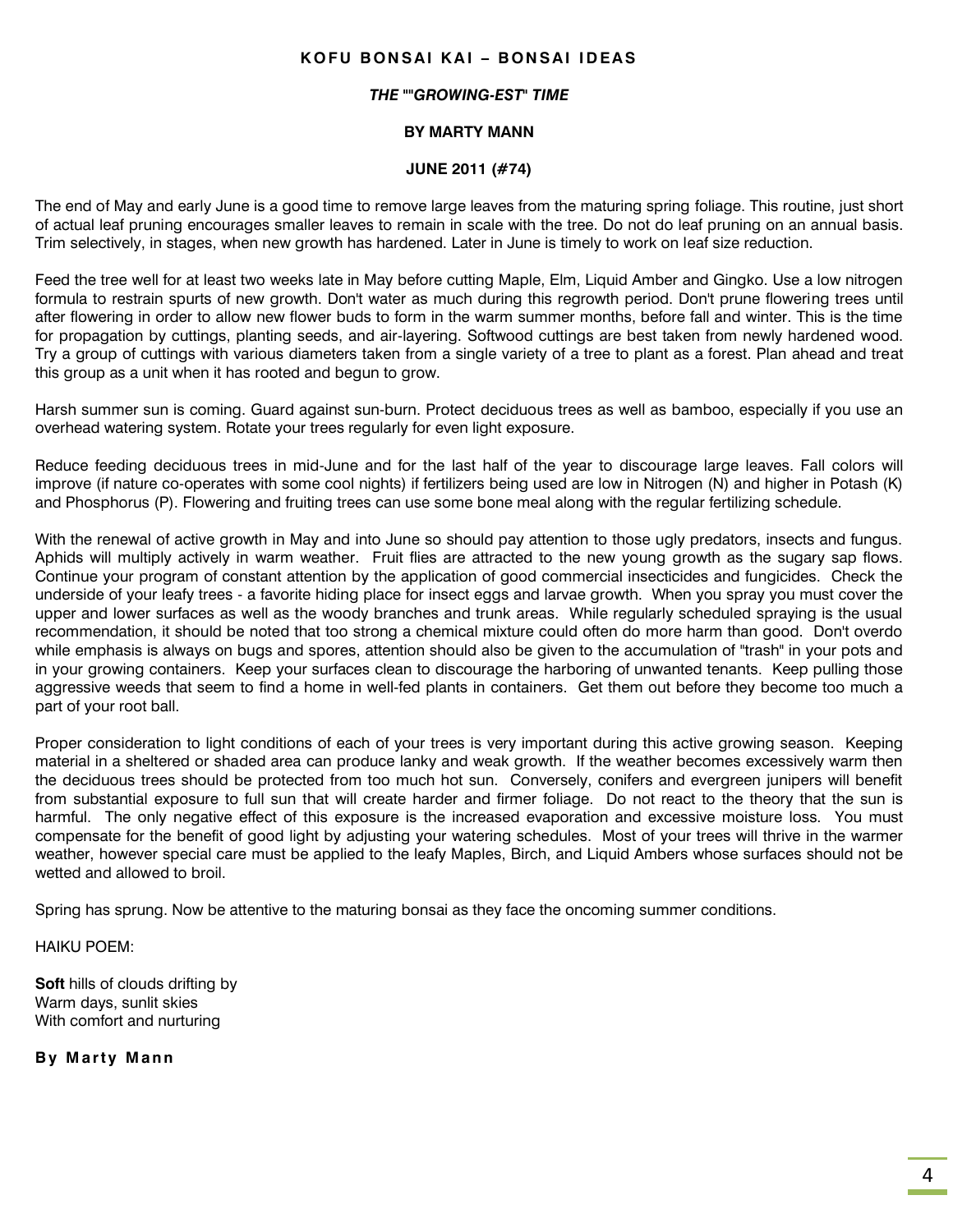This article has been extracted from the recently published book called '**Bonsai Ideas'© By Marty Mann.** Material is not to be copied without publisher or author's permission.

June, 2011

# SPECIAL THANK YOU

### DON MOFFETT FOR POT DONATIONS

# **UP COMING EVENTS**

Descanso Bonsai Club . June 18 to 19, 2011, Descanso, Gardens

July Kofu Kai meeting well have Lindsey Shiba as our demonstrator. Lindsey wants to do a critique work shop where advice will be given on your tree and if everyone is in agreement the work will be done during the meeting. If you are interested in getting some help with one of your trees and want to participate contact Carol Upston at [jackdraw@earthlink.net](mailto:jackdraw@earthlink.net) or 310-346-4203

### **April 11, 12, 13, 14, 15, 2012**

### **Garden Grove, California**

**California Bonsai Society:** *55th Convention and Show* **at the Crown Plaza** Anaheim Resort, 12021 harbor Blvd. and starring the iron men of Naka, Frank Goya, Harry Hirao, Shig Miya, Ben Oki and Richard Ota. Also featuring Tomohiro Masumi, Ryan Neil, and Cheryl Manning, Kenji Miyata, David Nguy, Kathy Shaner and the members of CBS. There will be workshops, demonstrations, auctions, drawings, a huge vendor area and prizes & awards for early registrations. For registration information contact Elizabeth Partch at [elizbethpartch@yahoo.com](mailto:elizbethpartch@yahoo.com)

# NEW MEMBERS

Summer Wilson Lopez & Anastazia Johns

Say hello when you see them and welcome to Kofu Bonsai Kai